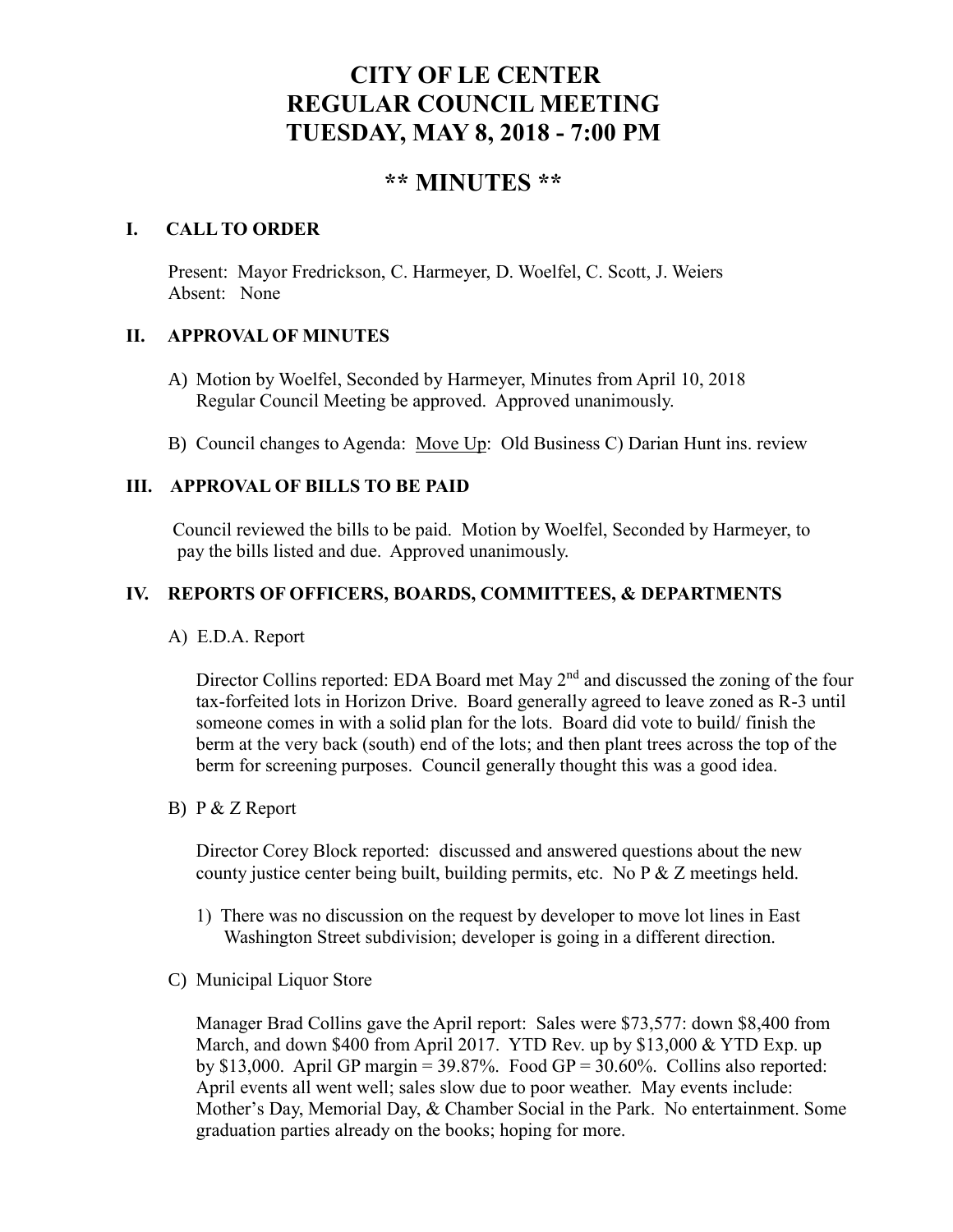D) Police Department

.

Police Chief Pfarr reported on the police activities for month of April: 135 calls  $@1,825$  miles patrolled/ total calls up 38%, total miles up 6% for the year. Pfarr also reported: many vandalism issues in the city parks; people please call in if they see someone or something unusual going on in our parks. Increase in calls due mostly to the parking tickets/ snow parking problems.

E) Water, Sewer, Streets, Parks Departments

 Public Works Supt. Curt Roemhildt reported: CenterPoint Energy will be replacing old gas-lines from Sharon Street up to Hwy 99 during June and July.

- Streets- have been swept for the second time now. Mill & overlay done on Lanesburgh Street from Cordova Ave. over to Waterville Ave.
- Parks- rolled all fields. Still slow getting them opened due to poor weather.
- Pool- sandblasting and painting the  $2<sup>nd</sup>$  and  $3<sup>rd</sup>$  pools is underway by Fredrickson.
- F) Bolton & Menk Engineering

Engineer Hawbaker was absent; No report.

G) Fair Board/ Nancy Stauff

 Ms. Stauff reported: 100 days until the fair! Booked climbing wall for Friday and Saturday/ Bands= Thurs. Doug Traxler, Fri. Thrillbillies, Sat. Old Country Boys. New show arena building should be going up pretty quickly.

 **Old Business: C)** Darian Hunt/ House of Insurance: LMC insurance highlights= Package policy increased \$5,000/ Worker's Comp policy increased \$800/ Equipment Breakdown policy covered the well pumps previously/ Public Employee bond covers Chris C./ Dividend paid in Dec. was \$6,588; smallest since 2008/ discussed property in the open examples/ discussed some individual vehicles listed. Motion by Harmeyer, Seconded by Weiers, to Yes waive the statutory monetary limits. Approved unanimous.

#### **V. PUBLIC FORUM**

There were no comments, questions, petitions, or requests from the public.

#### **VI. OLD BUSINESS**

- A) Council received one sealed bid for the city lot for sale at 111 South Maple Avenue. Administrator Collins opened the bid and announced bid for \$10,500 from Brian Kocina. After some discussion: Motion by Woelfel, Seconded by Harmeyer, to accept the bid from Brian Kocina for \$10,500.00. Approved unanimously.
- B) Mayor Fredrickson announced the dates for city resident junk drop-off: Friday, June 8  $(a)$  12 noon - 6:00 pm and Saturday, June 9  $(a)$  7:00 am - 12 noon.